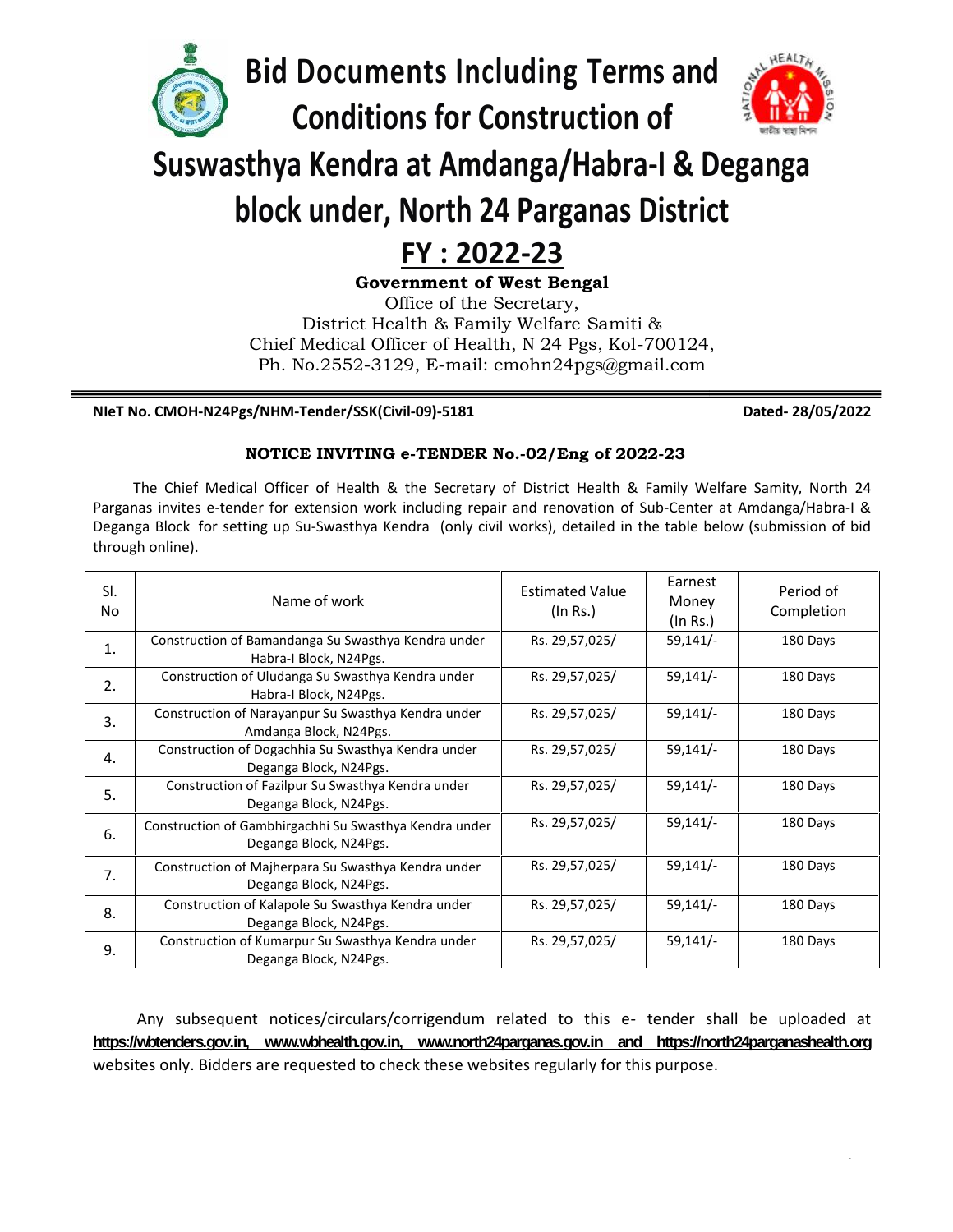1. In the event of e-filing, intending bidder may download the tender documents from the website www.wbtenders.gov.in directly by the help of Digital Signature Certificate; the L1 bidder shall submit the hard copy of the documents to the tender inviting authority on demand within specified time frame. Failure to submit hard copy within the time period prescribed for the purpose may be construed as an attempt to disturb the tendering process and dealt with accordingly legally including blacklisting of the bidder.

2. Technical and Financial bid both will be submitted concurrently duly digitally signed in the website www.wbtenders.gov.in. Tender documents may be downloaded from the website & submission of Technical Bid & Financial Bid as per tender Time schedule stated in **Sl. No.11**. The documents submitted by the bidders should be properly indexed & digitally signed. . **The bidders are informed to submit the specific documents as per NIT, any excess document other than NIT will not be accepted.**

#### 3. **Eligibility criteria for participation in Tender:-**

I. Intending tenderers should produce credentials of a similar nature of completed work of the minimum value of **40%** of the estimated amount pot to tender during 5(five) years prior to the date of issue of the tender notice;

or,

II. Intending tenderers should produce credentials of 2(two) similar nature of completed work, each of the minimum value of **30%** of the estimated amount put to tender during 5(five) years prior to the date of issue of the tender notice;

or,

III. Intending tenderers should produce credentials of one single running work of similar nature which has been completed to the extent of 80% or more and value of which is not less than the desired value at (i) above;

In case of running woks, only those tendererswho will submit the certificate of satisfactory running work from the concerned Executive Engineer, or equivalent competent authority will be eligible for the tender. In the required certificate it should be clearly stated that the work is in progress satisfactorily and also that no penal action has been initiated against the executed agency, i.e., the tenderer.

As per order No. 04-A/PW/O/10C-02/14, Dt: 18.03.2015 by Principal Secretary to the Govt. of West Bengal, Public Works Department.

#### [Non Statutory Documents]

**N.B. Estimated amount, date of completion of project & detail communicational address of client must be indicated in the Credential Certificate. Similar nature of work in building is to be mentioned clearly with the quantity of works and amount. Credential certificate without signature of any engineer of the issuance authority will not be allowed.**

ii) Pan Card, Professional Tax Challan deposited (FY: 2022-23), Valid GST registration certificate, Income Tax return for FY. 2020-21 (i.e. AY 2021-22), Annual Turnover of FY 2020-21, Trade License valid for FY. 2022-23 (from concerned Carporation, Municipality, Panchayet) is to be submitted. [Non Statutory documents]

iii) Proprietorship, Partnership firms and Company are to furnish Balance Sheet and Profit and Loss Accounts for FY. 2020-21 with the schedule of Bank accounts and all the documents along with schedules forming the part of Balance sheet and Profit and Loss accounts should be in favour of applicant. No other name along with applicant's name in such enclosure will be entertained. [Non-statutory documents]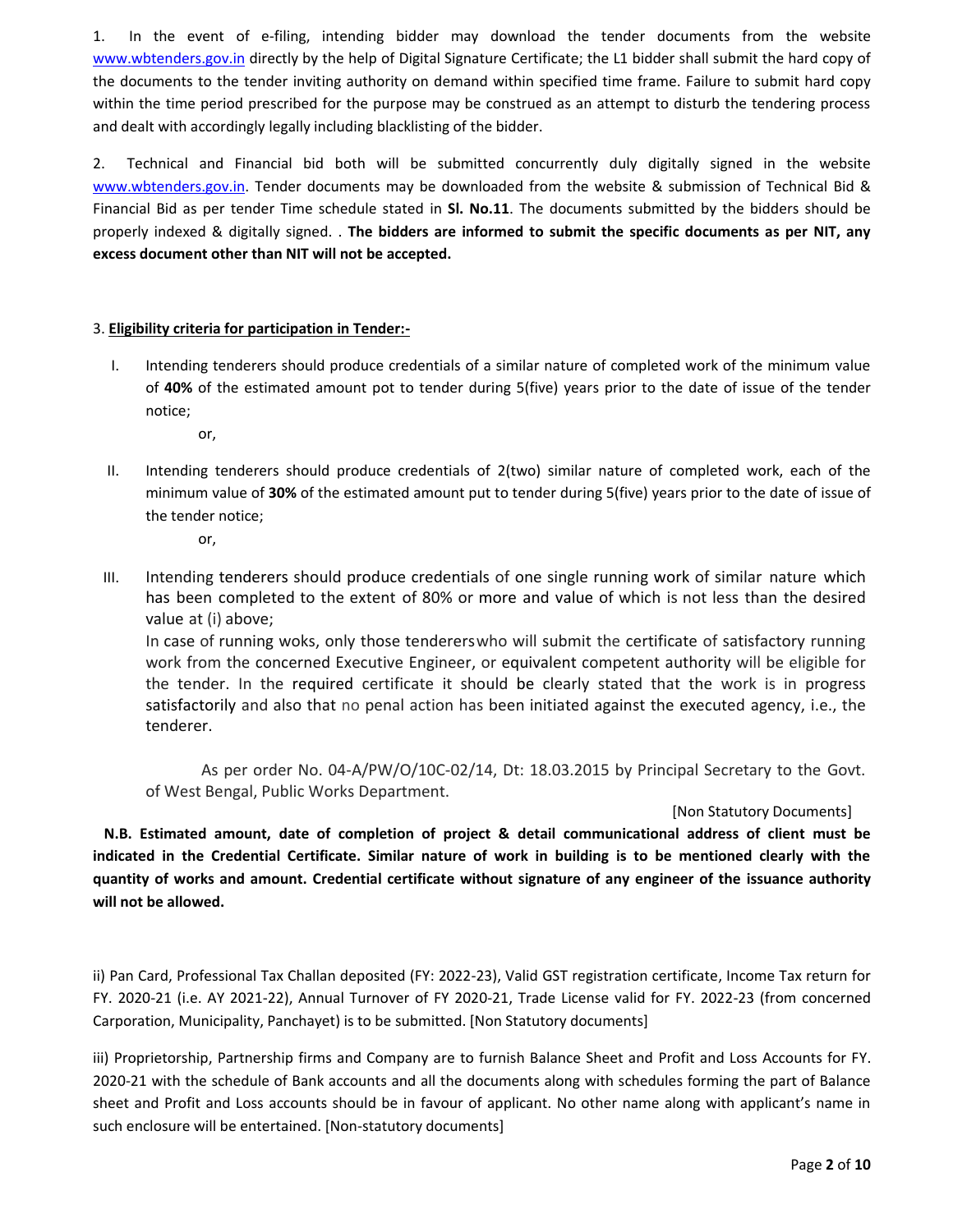iv) Registered Unemployed Engineers' Co-operative Societies/Unemployed Labour Co-Op. Societies are required to furnish valid Bye Law, Audited Profit & Loss account and balance sheet for F.Y.2020-21 with the schedule of Bank accounts along with other relevant supporting papers. [Non-statutory documents]

iv) Registered Labour Co-operative Societies Ltd. are required to furnish valid Bye Law, Audited Profit & Loss account and balance sheet for F.Y.2020-21 with the schedule of Bank accounts along with other relevant supporting papers. [Non-statutory documents]

v) The partnership firm shall furnish the registered partnership deed along with power of attorney to sign on the tender document (if required) [Non Statutory Documents].

vi) Joint venture will not be allowed.

vii) Running payment for work may be made to the executing agency as per availability of fund. The executing agency may get a running payment as per provisions in clause(s) 7, 8, 9 contained in W.B. form No.2911 only is completed subject to due assessment and certification thereof by the Dy. Chief Medical Officer of Health, North 24 Parganas.

4. There shall be no provision of Arbitration, Hence Cl. 25 of 2911 is omitted vide Notification No.5696-F(Y) Dt.01.10.2019 of Additional Chief Secretary to the Government of West Bengal.

5. Constructional Lab our Welfare Cess @Rs.1.0 (one)% of cost of construction will be deducted from every bill of the selected agency, GST, Royalty & all other Statutory levy/Cess will have to be borne by the contractor & the rate in the schedule of rates will be inclusive of all the taxes & Cess stated above. GST TDS @ 2.0 % (1.0% SGST + 1.0% CGST) will be deducted.

6. Bids shall remain valid for a period not less than **180 days** (One Hundred Twenty) from the last date of submission of bid. If the bidder withdraws the bid during the period of bid validity the earnest money as deposited will be forfeited forthwith without assigning any reason thereof.

7. No mobilization advance and Secured advance will be allowed.

8. Escalation of price on any ground and consequent cost overrun shall not be entertained under any circumstances. Rates should be quoted accordingly.

9. Agencies shall have to arrange required land for installation of Plant & Machineries, (specified for each awarded work, storing of materials, labour shed, laboratory etc. at their own cost and responsibility nearest to the work site. Local labours have to be utilized as far as possible and as per rule in vogue.

10. The financial offer of the prospective tenderer will be considered only if the Technical bid of the tenderer is found qualified by the 'Tender Evaluation Committee'. The decision of the 'Tender Evaluation Committee will be final and absolute in this respect.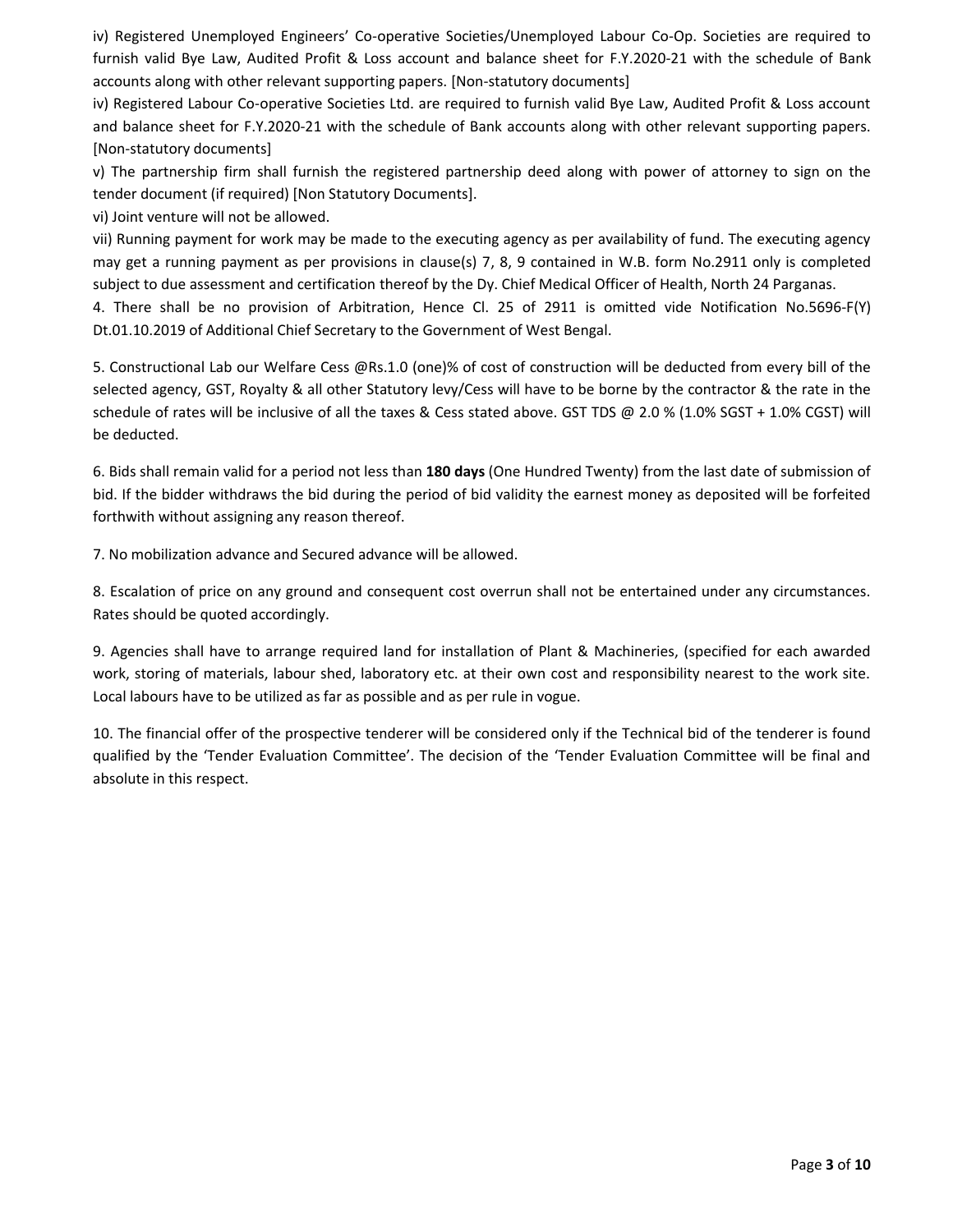#### 11**. Date & time schedule**:-

| SI. No.        | <b>Particulars</b>                                                | Date & time              |
|----------------|-------------------------------------------------------------------|--------------------------|
|                | Date of uploading of NIT documents (online) (Publishing date)     | 28/05/2022 at 06.00 P.M. |
| $\overline{2}$ | Documents download/sale start date (online)                       | 02/06/2022 at 09.00 P.M. |
| 3              | Documents download/ sale end date (online)                        | 16/06/2022 at 05.00 P.M. |
| 4              | Bid submission start date (online)                                | 02/06/2022 at 10.00 P.M. |
| 5              | Bid submission closing (online)                                   | 16/06/2022 at 06.00 P.M. |
| 6              | Bid opening date for technical proposal (online)                  | 18/06/2022 at 06.00 P.M. |
|                | Date of uploading list for technically qualified bidders (online) | To be notified later     |
| 9              | Date and place for opening of Financial Proposal (online)         | To be notified later     |
|                | Date of uploading of list of bidders along with the offered rates |                          |
| 10             | through online, also of necessary for further negotiation through | To be notified later     |
|                | offline for final rate                                            |                          |

12. All materials required for the proposed work including cement and steel shall be of specified grade and approved brand inconformity with relevant code of practice(latest revision) and manufactured accordingly and shall be procured and supplied by the agency at their own cost including all taxes.

13. **Earnest money:** The amount of Earnest money is **2% (Two Percent)** of the estimated amount put to tender is to be deposited by the bidder in the way as described in Memorandum No.-3975-F(Y), dt.-28/07/2016 of Finance Department, Audit Branch, Government of West Bengal.

14. The bidder, at the bidders' own responsibility and risk is encouraged to visit and examine the site of works and its surroundings and obtain all information that may be necessary for preparing the bid and entering into a contract for the work as mentioned in the Notice Inviting tender, before submitting offer with full satisfaction, the cost of visiting the site shall be at the bidder's own expense.

15. The intending bidders shall clearly understand that whatever may be the outcome of the present invitation of bids, no cost of bidding shall be reimbursable by the department. The Chief Medical Officer of Health & Secretary, District Health & Family Welfare Samity, North 24 Parganas reserves the right to accept or reject any offer without assigning any reason whatsoever and is not liable for any cost that might have incurred by any bidder at the stage of bidding.

16. Prospective applicants are advised to note carefully the minimum qualification criteria as mentioned in the 'Instruction to bidders' before bidding.

17. In case of ascertaining authority at any stage of tender or execution of work, necessary registered irrevocable power of attorney is to be produced.

18. No conditional/incomplete tender will be accepted under any circumstances.

19. The Chief Medical Officer of Health & Secretary, District Health & Family Welfare Samity, North 24 Parganas reserves the right to cancel the N.I.T due to unavoidable circumstances and no claim in this respect will be entertained.

20. During scrutiny, if it comes to the notice of tender inviting authority that the credential or any other papers found incorrect/manufactured/fabricated, that tenderer will not be allowed to participate in the tender and that Tender paper will be rejected forthwith.

21. Before publication of technical evaluation all documents may be verified by the tender inviting authority. After verification, if it is found that any document submitted by is either manufacturer or fake, the bidder will be blacklisted for a period of 5 (five) years. If any bidder did not attend the verification procedure, his bid will be rejected.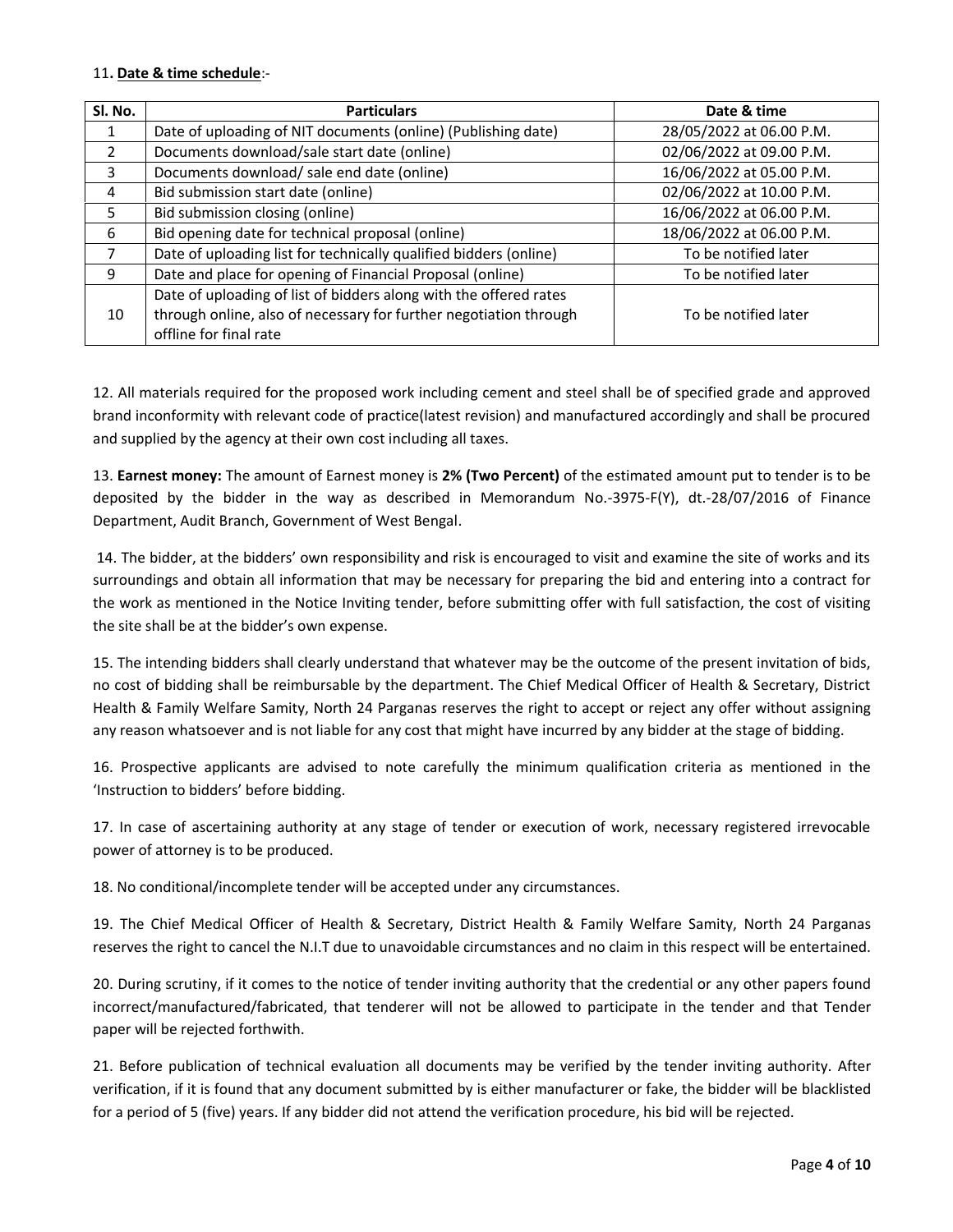22. If any discrepancy arises between two similar clauses on different notifications, the clause as stated in later notification will supersede former one in following sequence.

a) Form No.2911, b) NIT, c) Special terms & conditions, d) Technical bid, e) Financial bid

23. The eligibility of a bidder will be ascertained on the basis of the Digitally Signed in support of the minimum criteria as mentioned in (Sl.3) above. If any document submitted by a bidder is either manufactured or false, in such cases the eligibility of the bidder/tenderer will be out rightly rejected at any stage without any prejudice with forfeiture of earnest money forthwith.

#### 24. **Security deposit:**

Security deposit **@3% (Three Percent)** as per Memorandum No- 796-F(Y), Dt: 25/02/2022 of Finance Department, Audit Branch, Government of West Bengal of cost of construction will be deducted from each & every bill of the selected agency.

- i. **30%** of the security deposit shall be refunded to the contractor on expiry of **four years** from the actual date of completion of the work.
- ii. The balance **70%** of the security deposit shall be refunded to the contractor on expiry of **five years** from the actual date of completion of the work.

25. The work must be completed within stipulated time mentioned in the tender schedule from the date of issue of work order. No extension of time will be granted except satisfactory reason.

26. Intending bidders have to submit tender application as per **ANNEXURE-B.**

27. Admissible payment will be made when fund will be available.

28. The contractor will not be allowed, in any case to get the work done through any sub-contractor, in case it is detected the tender will be cancelled and the earnest money deposited for the work will be forfeited.

29. The intending tenderers are required to quote the rate online.

30. Contractor shall have to comply with the provisions of a) the contract labour (Regulation abolition) Act, 1970, b) Apprentice Act, 1961 and c) minimum wages act, 1948 of the notification thereof or any other laws relating thereto and the rules made and order issued there under from time to time.

31. Qualification criteria: The tender inviting and Accepting Authority through a 'Tender Evaluation Committee' will determine the eligibility of each bidder. The bidders have to meet all the minimum criteria regarding:

a) Financial capacity

b) Technical capability comprising of personnel & equipment capability

c) Experience/Credential

The eligibility of a bidder will be ascertained on the basis of the document(s) in support of the minimum criteria as mentioned in a), b) & c) above and the declaration executed through prescribed affidavit in non-judicial stamp paper of appropriate value duly notarized. If any document submitted by a bidder is found either manufactured or false, the eligibility of the bidder/tenderer will be rejected at any stage without any prejudice.

32. No price preference and other concession as per order No.1110 F, dt.-10/02/;2006 will be allowed.

33. A prospective bidders shall be allowed to participate in a particular job either in the capacity of individual or as partner of a firm. If found that any bidder applied severally in a single job, all his applications will be rejected for that job without assigning any reason thereof.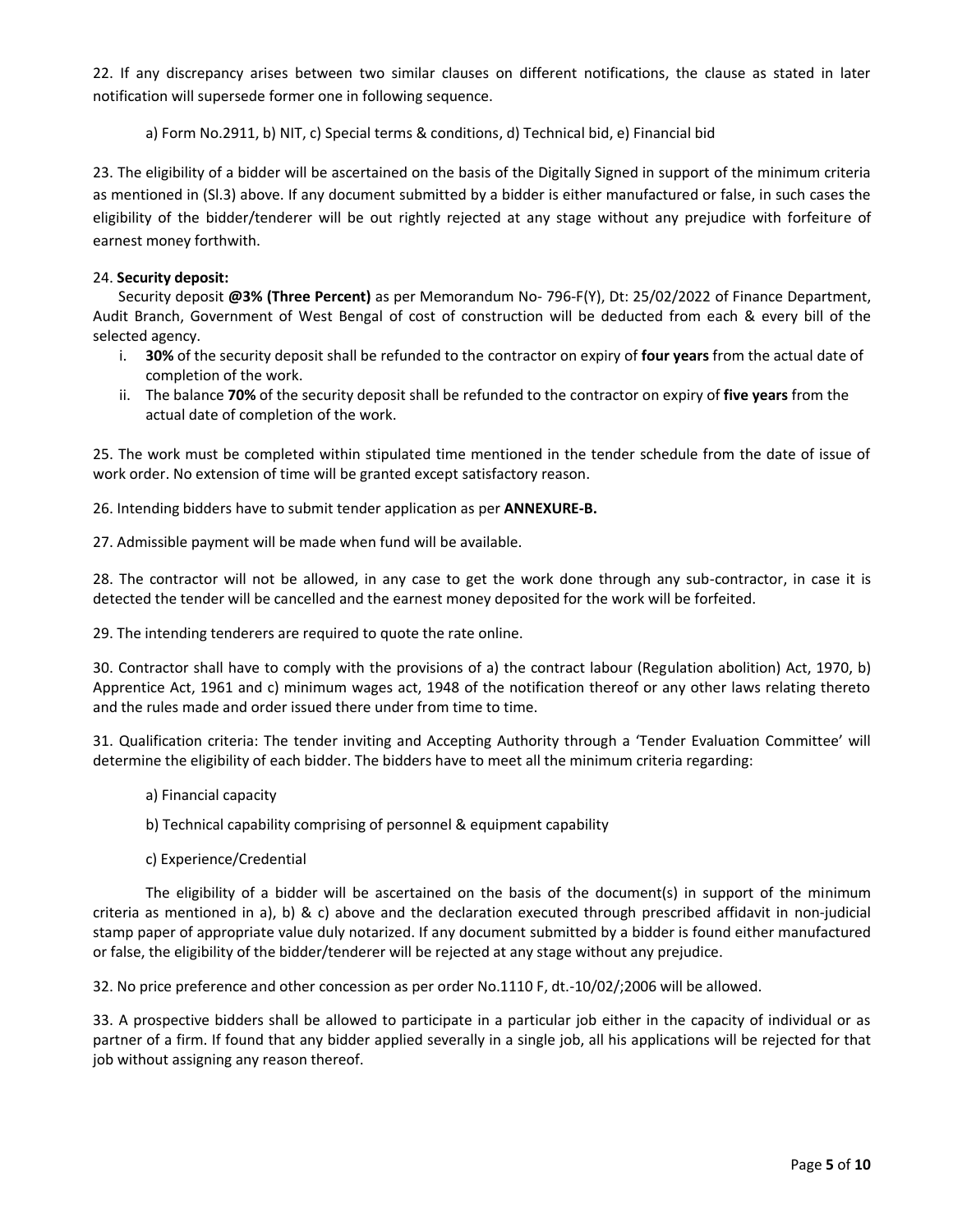34. Time is the essence of contract. The successful tenderer must complete must complete the work within within in the time specified for completion. No extension of time will be allowed except in special case. If any agency fails to complete the work within stipulated time the work order issued in his favor of the agency may be cancelled without assigning any reason thereof. The undersigned may also proceed to get the balance work completed by any other means through other agency. The expenditure, if any, due to such a step would be recoverable from the unpaid bills/earnest money deposit/security money deposit of the tenderer.

35. **A prospective bidder shall be allowed to participate in maximum 03(three) Nos work subject to financial capacity, to speed up the execution works. If any bidder found applied on more than 03(three) Nos work tender committee can summarily reject the bid.**

36. As per GO No 4608-F(Y), Dt. 18.07.2018 from Govt. of W.B. Finance Dept.(Audit Branch), the eligible bidder have to submit **Addition Performance Security @ 10%** of tender amount if the accepted bid value is 80% or less of the estimate put to tender. The addition performance security shall be submitted in the form of bank guarantee from any nationalized bank within 7 working days from the date of issuance of letter of acceptance, if failed his EMD will be forfeited and other necessary actions like blacklisting of the contractor, etc. may be taken. The bank guarantee will be returned after successful completion of the work. If the bidder fails to complete the work successfully the bank guarantee will be forfeited at any time during the pendency of the contract period after serving proper notice to the contractor.

37. If the contractor or his workman or servants or authorized representatives shall break, deface, injure or destroy any part of building, in which they may be working, or any building, road, road curbs, fence, enclosure, water pipes, cables, drains, electric or telephone post of wires, trees, grass or grass land or cultivated ground contiguous to the premises, on which the work or any part or it is being executed, or if any damage shall happen to the work from any caused whatsoever or any imperfections become apparent in it at any time whether during its execution or within a period of three years after issuance of a certificate or its completion by the Engineer-In-charge, the contractor shall make the same good at his own expense, or in default, the Engineer-in-Charge may cause the same to be made good by other workman and deduct the expense(of which the certificate the Engineer-in-Charge shall be final) from any sums, whether under this contract or otherwise, that may then, or at any time thereafter become due to contractor by the Government of from his security deposit, or the proceeds of sale thereof, or of a sufficient portion thereof and if the cost, in the opinion of the Engineer-in-charge (which opinion shall be final and conclusive against the contractor), of making such damage or imperfections good shall exceed the amount of such security deposit and/or such sums, it shall be lawful for the Government to recover the excess cost from the contractor in accordance with the procedure prescribed by any law for the time being in force.

The security deposit of the contractor shall not be refunded before the expiry of **Three years** after the issuance of the certificate, final or otherwise, of completion of work by the Engineer-in-charge. [As per the Notification No- 5784- PW/L&A/2M-175/2017, Dated-12.09.2017 by Gov. of WB, Law & Arbitration Cell, PWD.]

38. No child labour should be engaged, Labour Law should be followed.

39. Work should be carried out according to the scheduled of works & drawing, any deviation not to be permissible without written approval.

40. Construction materials like Sand, Cement, Bricks, Steel, and Stone etc. should be of good quality and should be used after taking approval by the Engineer-in-charge.

41. Contractors have to arrange hutment of labour, store for materials, water, electricity and other all necessary arrangement for execution of the work from their own source. No extra payment could be entertained.

42. Formal agreement in Tender form No.2911 will be signed with the successful bidder of respectively.

43. Bidders are instructed to submit Bar-Chart for the construction work defining the physical progress of total works by within 120 days.

44. Bidders have to submit signed copy of **West Bengal tender form no.-2911** (without quoted rate) along with technical bid documents.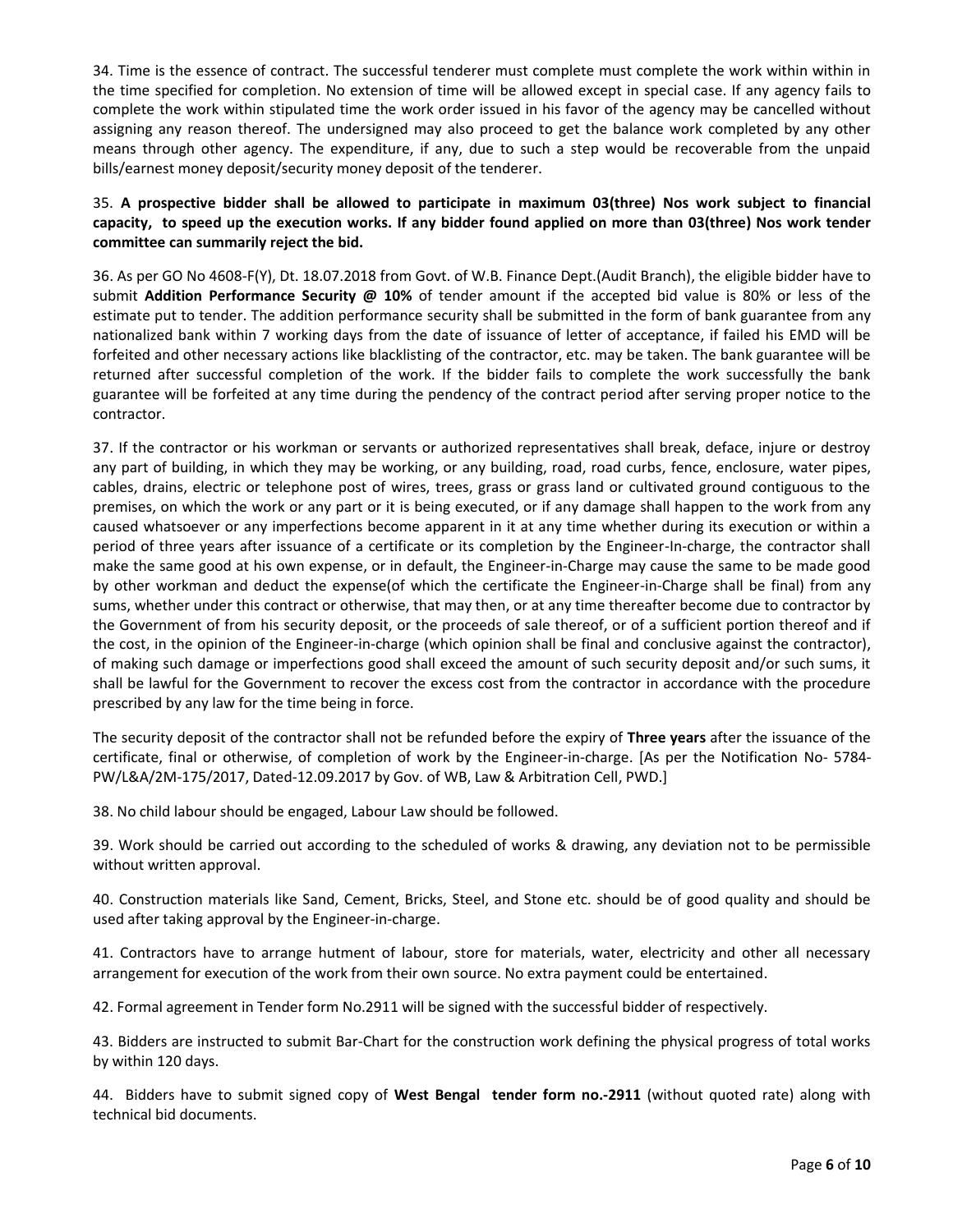45. **Contractor(s) who have failed to execute earlier work order(s) of similar nature in this specified time limit without reasonable ground and the same work is in progress on the last date of submission of bid against this tender notice, may not be considered for technical evaluation at the discretion of the tender committee.**

#### **Instruction to bidders**

#### **Section-A**

#### 1. General guidance for e-tendering:

Instructions/guidelines for tenders for electronic submission of the tenders have been annexed for assisting the contractors to participate in e-tendering.

#### 2. Registration of contractor:

Any contractor willing to take part in the process of e-tendering will have to be enrolled & registered with the Government e-procurement system, through logging on to **https://wbtenders.gov.in** (the web portal of Govt. of West Bengal).The contractor is to click on the link for e-tendering site as given on the web portal.

#### 3. Digital Signature Certificate(DSC):

Each contractor is required to obtain a class-II or class-III Digital Signature Certificate (DSC) for submission of tenders, from the approved service provider of the National Informatics Centre (NIC) on payment of requisite amount .details are available at the website stated in clause 2 of guideline to tenderer. DSC is given as a USB e-token.

4. The contractor can search & download NIT & Tender documents electronically from computer once he logs on to the website mentioned in **clause 2** using the Digital Signature Certificate. This is the only mode of collection of tender documents.

#### 5. Submission of tenders:

General process of submission, tenders are to be submitted through online to the website stated in Cl.2 in two folders at a time for each work, one in Technical proposal & the other is Financial Proposal before the prescribed date & time using the Digital Signature Certificate(DSC) the documents are to be uploaded virus scanned copy duly digitally signed. The documents will get encrypted (transformed into non-readable formats).

#### **A. Technical document cover containing:**

The technical proposal should contain **self attested** scanned copies of the following-

- i. Prequalification application as per Annexure-B in official letter head.
- ii. Notice Inviting e-Tender, estimate.
- iii. Pan card, IT return for FY 2020-21, P.Tax challan (Valid for FY 2022-23), Valid GST registration certificate.
- iv. Trade license from respective Corporation/Municipality/Panchayet etc. for FY 2022-23, 'Certificate of registration' from the respective assistant Registrar of Co-operative Societies (for Regd. Unemployed Engineer's Co-operative Society Limited/Unemployed Labour Co-OP. Societies/Registered Labour Co-operative Societies Ltd.), Partnership Deed, Power of attorney in case of Partnership firm.
- v. Credential documents.
- vi. Audited Balance Sheet & Profit & Loss A/C for FY 2020-21.
- vii. Name, email ID, Phone number, address of banker, account number in official letter head.
- viii. Notarized declaration of Non Conviction as per Annexure –A.
- ix. Declaration of Annual Turnover for FY 2020-21 by C.A. certified.
- x. Signed copy of **West Bengal Tender Form No.-2911.** (without quoted rate).
- xi. Bar chart in official letter head.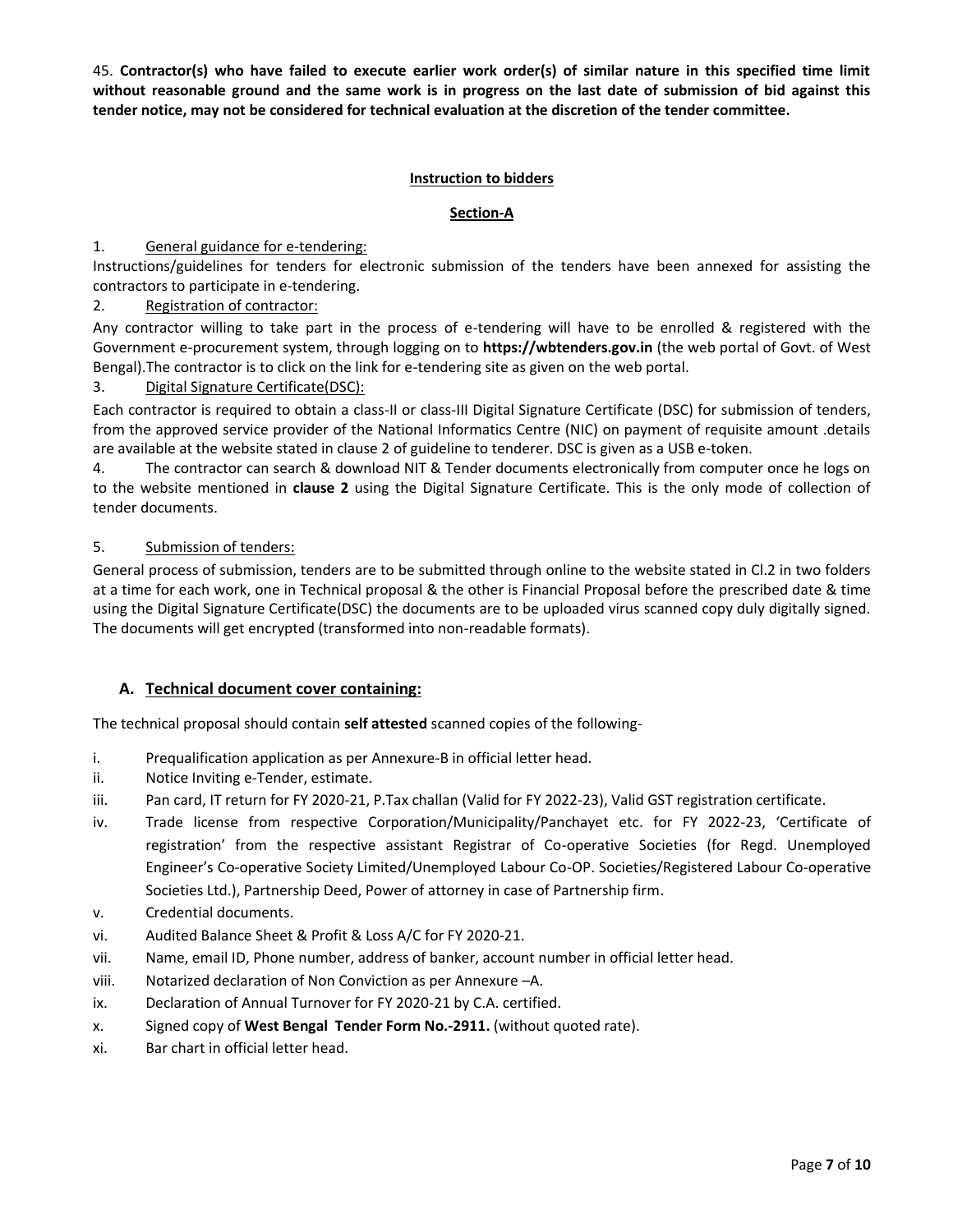**Note: -** Failure of submission of any of the above mentioned documents will render the tender liable to be summarily rejected.

b) In the submitted documents the proprietor name and trade/firm name at GST, P. Tax, Trade license, IT & audited balance sheet should be same and identical, otherwise the application will be rejected. All submitted documents should be self attested.

Tender documents will be opened by the Chief Medical Officer of Health & Secretary, District Health & Family Welfare Samity, North 24 Parganas or his authorized representative electronically from the website using their Digital Signature Certificate.

- Cover (folder) for Technical document should be opened first and will be downloaded & handed over to the Tender Evaluation Committee.
- Summary list of technically qualified tenderers as per decision of the Tender Evaluation Committee will be uploaded online.

#### **B. Financial document cover containing:**

- i. The financial proposal should contain the following documents in one cover (folder) i.e. Bill of quantities, the contractor is to quote the rate (percentage above/below/at par) online through computer in the space marked for quoting rate in the BOQ.
- ii. Only downloaded copies of the above documents are to be uploaded virus scanned & Digitally Signed by the contractor.

#### 6. Penalty for suppression/distortion of facts:

Submission of false document by tenderer is strictly prohibited & if found action may be referred to the appropriate authority for prosecution as per relevant IT Act with forfeiture of earnest money forthwith.

#### 7. Rejection of bid:

The employer (tender accepting authority) reserves the right to accept or reject any bid and to cancel the bidding process and reject all bids at any time prior to the award of contract without thereby incurring any liability to the affected bidder or bidders or any obligation to inform the affected bidder of bidders of the ground for employer's (tender accepting authority) action.

#### 8. Award of contract:

The bidder whose bid has been accepted will be notified by the Tender Inviting & Accepting Authority through acceptance letter/Letter of acceptance. The notification of award will constitute the formation of the contract. After final selection of agency, a formal agreement may be executed within 7(Seven) days from the date of receipt of the work order with the concerned authority of health institution in PWD form no 2911.

#### **Annexure A: Draft Proforma for Non-Conviction (In a form of affidavit).**

I/We the proprietor/ promoter/ director of the firm, its employee, partner or representative are not convicted by a court of law for offence involving moral turpitude in relation to business dealings such as bribery, corruption, fraud, substitution of bids, interpolation, misrepresentation, evasion, or habitual default in payment of taxes etc. The firm does not employ a government servant, who has been dismissed or removed on account of corruption. The firm has not been de-barred, blacklisted by any government ministry/ department/ local government/ PSU etc. in the last two years from scheduled date of opening of this e-tender.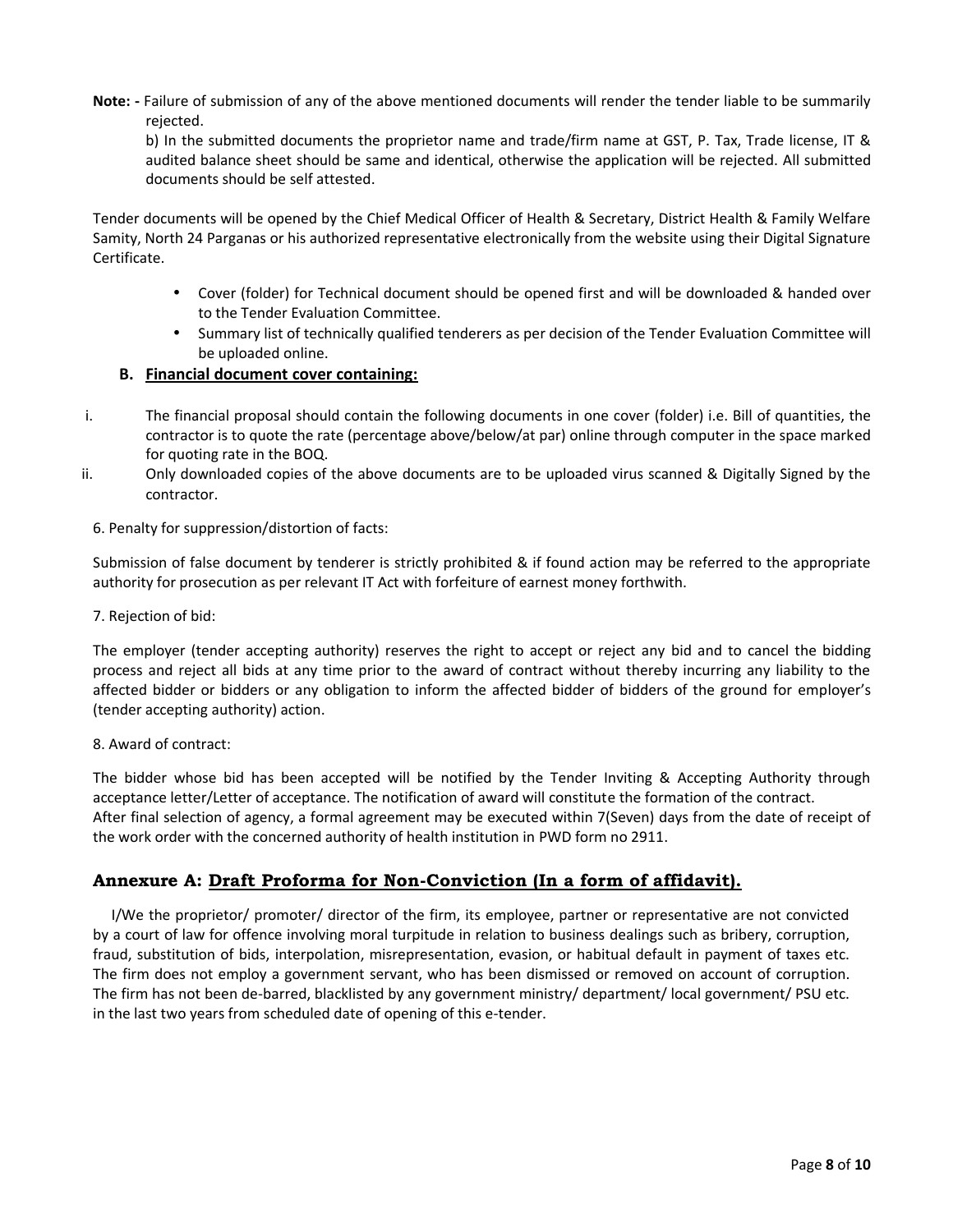### **Annexure B: Tender Application Form**

**To The Chief Medical Officer of Health North 24 Parganas**

**Ref: Your e-tender document No. ...........................................................................................................**

I/We, the undersigned have examined the entire e-tender document including amendment/corrigendum number dated........ (if any), eligibly criteria, required documentations, terms & conditions etc. The receipt of which is hereby confirmed. I/We now offer to supply and deliver the goods and/ or services in conformity with your above referred document for the sum(after less), as shown in the price schedule/Bill of Quantity attached herewith and made part of this bid.

I/We hereby declare that all data and documents submitted by us in our bid in this e-tender are genuine and true, to the best of our knowledge and belief.

If my/our bid is accepted, we undertake to supply the goods or service as per the specification, in accordance with the delivery schedule and terms and conditions, including amendment/ corrigendum if any.

I/We further understand that you are not bound to accept the lowest or any bid you may receive against your above referred tender enquiry.

I/We confirm that we do not stand deregistered/banned/blacklisted by any Government Authorities/ Organization/ Institution/local bodies etc in last two years.

Brief of court/legal cases pending, if any, are following:

I/We would authorize and request any Bank, person, Firm or Corporation to furnish pertinent information as deemed necessary and/or as requested by you to verify this statement.

I/We understand that the e-Tender Selection Committee reserves the right to reject any application/bid without assigning any reason.

#### **(Signature with date)**

**(Name, designation, seal of authorized person to sign bid for and on behalf of Bidder)**